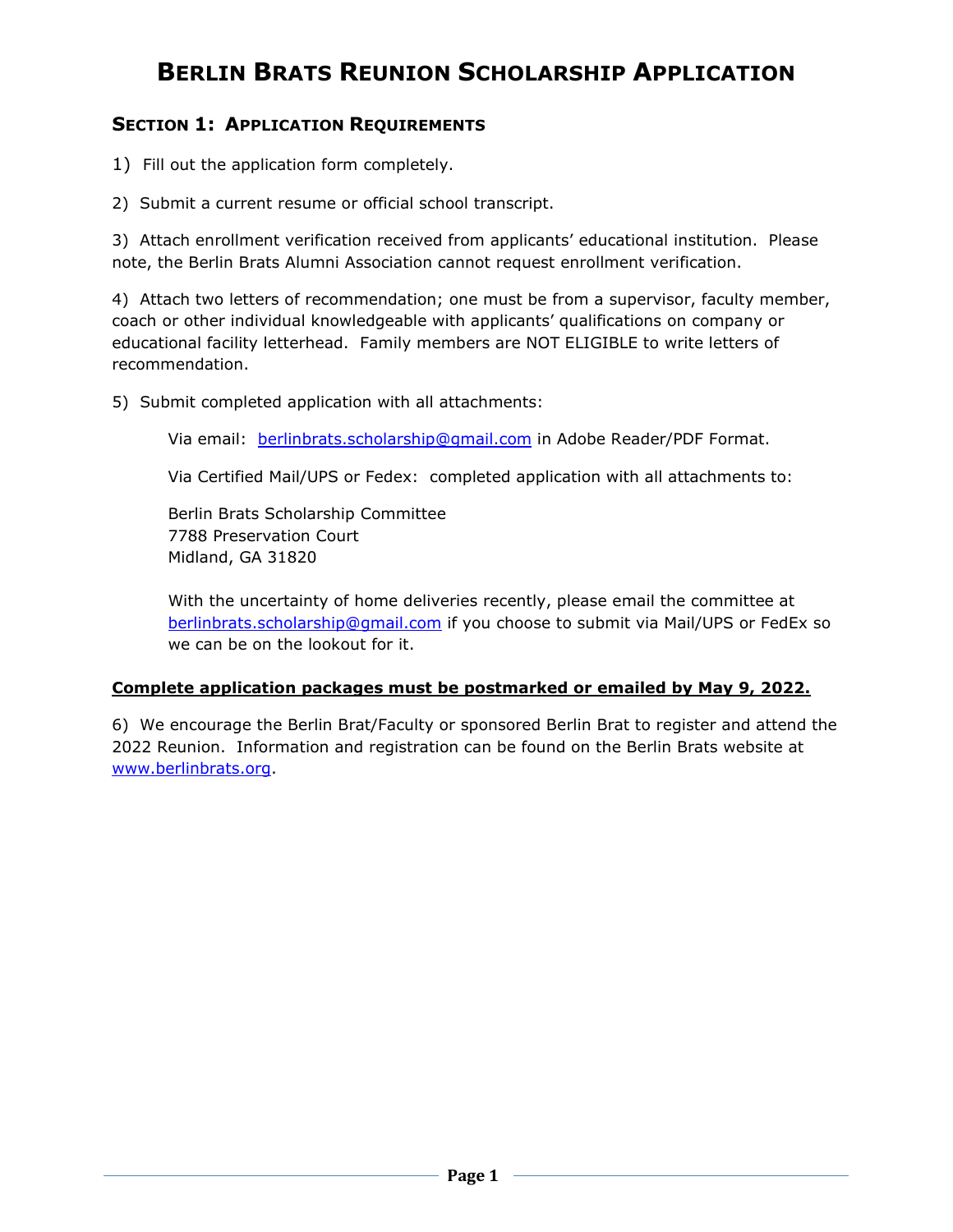## **BERLIN BRATS REUNION SCHOLARSHIP APPLICATION**

#### **SECTION 2: DISCLOSURE INFORMATION AND AGREEMENT**

I hereby confirm that I am a Berlin Brat/Faculty and that (qualified applicant name) meets the eligibility requirements for *The Berlin Brats Reunion Scholarship Award* listed below.

#### **(Berlin Brat/Faculty's Full Name include Maiden) (Class of ?) (Yrs in Berlin ie:'80-'84)**

\_\_\_\_\_\_\_\_\_\_\_\_\_\_\_\_\_\_\_\_\_\_\_\_\_\_\_\_\_\_\_\_\_\_\_\_\_\_\_\_\_\_\_ \_\_\_\_\_\_\_\_\_\_\_ \_\_\_\_\_\_\_\_\_\_\_\_\_\_\_\_\_\_\_\_\_

By submitting this application, I am authorizing, The Berlin Brats Alumni Association, and any of its Scholarship Committee Members, to verify any and/or all information provided on the application. In addition, the Scholarship Committee may disclose any and/or all information submitted on the application to a third party as deemed necessary, for purpose of facilitating the application process. This may be done with or without first obtaining permission.

I understand that should the qualified applicant become an Awardee, The Berlin Brats Alumni Association, will reserve all rights and privileges to display my name and the Awardee name, testimonial, and/or photo or image likeness on their website and Newsletter or in any manner the Berlin Brats Alumni Association deems necessary.

I/we understand all essays, testimonials, photos, etc submitted to The Berlin Brats Alumni Association, will not be returned, but shall remain the sole and exclusive property of The Berlin Brats Alumni Association.

I/We understand that *The Berlin Brats Reunion Scholarship Award* is available to the Awardee even if the Berlin Brat or faculty member is not present at the 2022 Reunion.

Sponsoring Brat/Faculty Signature: **Example 2018** 

Applicant Signature:

| Date Executed: |  |
|----------------|--|
|                |  |